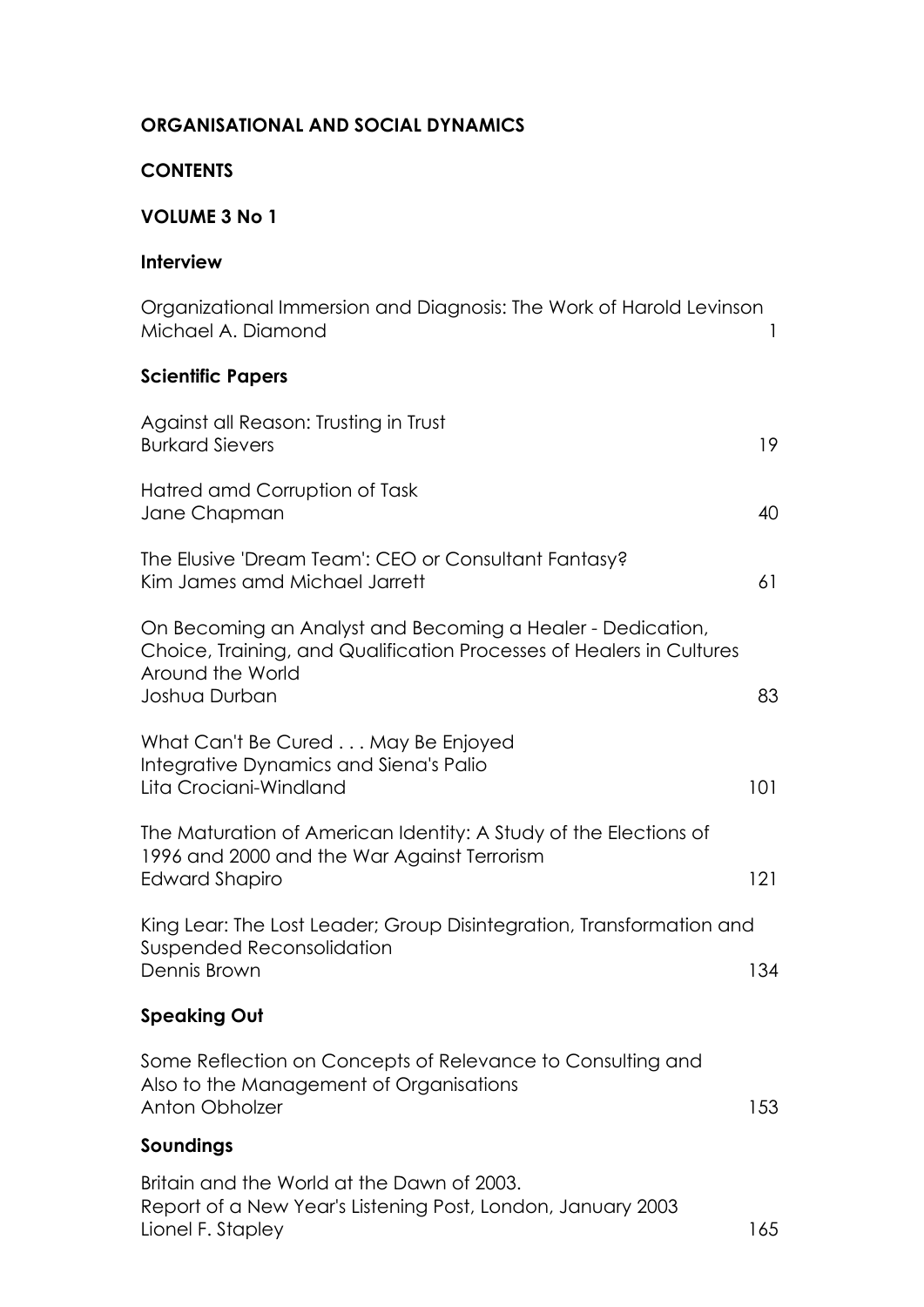## **Book Review**

Enactment: Toward a New Approach to the Therapeutic Relationship, Steven J. Ellman and Michael Moskowitz, Jason Aronson Inc., 1998 Karen Izod 170

## **Notes on Contributors** 175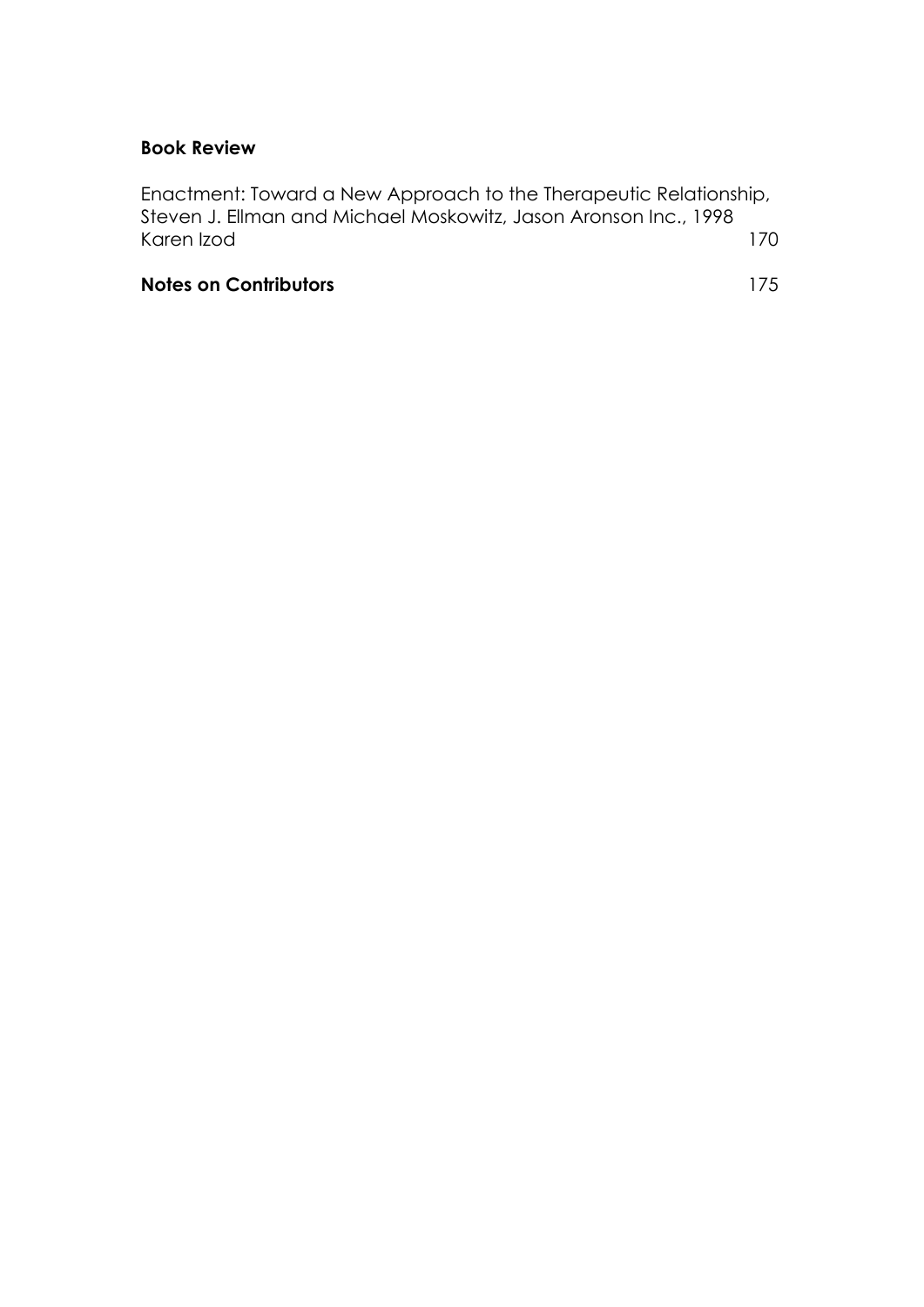## **ORGANISATIONAL AND SOCIAL DYNAMICS**

## **CONTENTS**

## **VOLUME 3 No 2**

# **Scientific Papers**

| Corruption: Oedipal Configuration as Social Mechanism<br>Carlos Sapochnik                                                                                                                                              | 177 |
|------------------------------------------------------------------------------------------------------------------------------------------------------------------------------------------------------------------------|-----|
| Hate in Groups and the Struggle for Individual Identity<br>David P. Levine                                                                                                                                             | 191 |
| Leadership and Collaboration Challenges in<br>Not For Profit Partnerships<br>Margaret Page                                                                                                                             | 207 |
| The Manager's Most Precious Skill: The Capacity to be<br>'Psychologically Present'<br>Francesca Cardona                                                                                                                | 226 |
| 'Light a Candle, Cast a Shadow': Learning From Experience<br>in the Consulting Role<br><b>Judith Ward</b>                                                                                                              | 236 |
| <b>Speaking Out</b>                                                                                                                                                                                                    |     |
| Is The Very Small Group The Family At Work? Bob Gosling Memorial<br>Lecture<br>Olya Khaleelee                                                                                                                          | 250 |
| Soundings                                                                                                                                                                                                              |     |
| Developing the 'Socio-Analytical Mind' in Australia: A Socio-Analytic<br>Exploration of the Key Themes of Major Group Relations Programmes of<br>the Australian Institute of Socio-Analysis: 1987-2003<br>Allan Shafer | 267 |
| <b>Essay Review</b><br>Images of Society<br>John Broadbent                                                                                                                                                             | 277 |
| <b>Book Reviews</b>                                                                                                                                                                                                    |     |
| Dynamic Consultation in a Changing Workplace,<br>Edward Klein, Faith Gabelnick and Peter Herr (eds),<br>Psychosocial Press, Madison, USA, 2000.                                                                        |     |

Servaas van Beekum 282